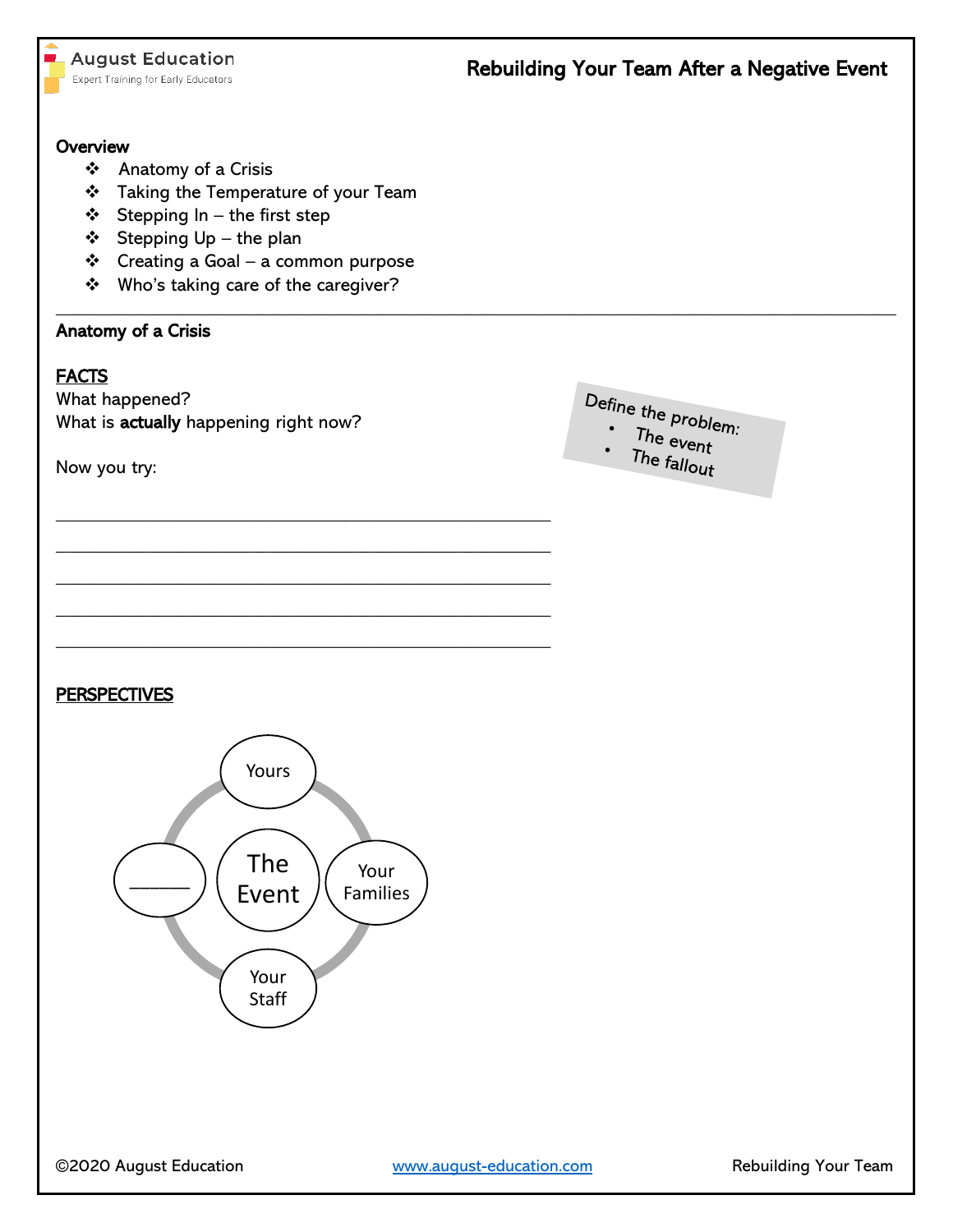### **EXPERIENCES**

Consider your team member's experience with the crisis right now:

- 1. What are they living?
- 2. What are they feeling?
- 3. What are they saying?

#### Now you try!

| <b>Team Member</b> | What are they living? | What are they feeling? | What are they saying? |
|--------------------|-----------------------|------------------------|-----------------------|
|                    |                       |                        |                       |
|                    |                       |                        |                       |
|                    |                       |                        |                       |
|                    |                       |                        |                       |
|                    |                       |                        |                       |
|                    |                       |                        |                       |
|                    |                       |                        |                       |

\_\_\_\_\_\_\_\_\_\_\_\_\_\_\_\_\_\_\_\_\_\_\_\_\_\_\_\_\_\_\_\_\_\_\_\_\_\_\_\_\_\_\_\_\_\_\_\_\_\_\_\_\_\_\_\_\_\_\_\_\_\_\_\_\_\_\_\_\_\_\_\_\_\_\_\_\_\_\_\_\_\_\_\_\_\_\_\_\_

 $\_$  , and the set of the set of the set of the set of the set of the set of the set of the set of the set of the set of the set of the set of the set of the set of the set of the set of the set of the set of the set of th

 $\_$  , and the set of the set of the set of the set of the set of the set of the set of the set of the set of the set of the set of the set of the set of the set of the set of the set of the set of the set of the set of th

 $\_$  , and the set of the set of the set of the set of the set of the set of the set of the set of the set of the set of the set of the set of the set of the set of the set of the set of the set of the set of the set of th

 $\_$  , and the set of the set of the set of the set of the set of the set of the set of the set of the set of the set of the set of the set of the set of the set of the set of the set of the set of the set of the set of th

 $\_$  , and the set of the set of the set of the set of the set of the set of the set of the set of the set of the set of the set of the set of the set of the set of the set of the set of the set of the set of the set of th

 $\_$  , and the set of the set of the set of the set of the set of the set of the set of the set of the set of the set of the set of the set of the set of the set of the set of the set of the set of the set of the set of th

 $\_$  , and the set of the set of the set of the set of the set of the set of the set of the set of the set of the set of the set of the set of the set of the set of the set of the set of the set of the set of the set of th

 $\_$  , and the set of the set of the set of the set of the set of the set of the set of the set of the set of the set of the set of the set of the set of the set of the set of the set of the set of the set of the set of th

 $\_$  , and the set of the set of the set of the set of the set of the set of the set of the set of the set of the set of the set of the set of the set of the set of the set of the set of the set of the set of the set of th

# Taking the Temperature of your Team

#### Start Connecting!

#### What are you trying to learn?

- How are people coping?
- How much support/ guidance do they need?
- How are they interacting with the team? +/-
- What is their future outlook?



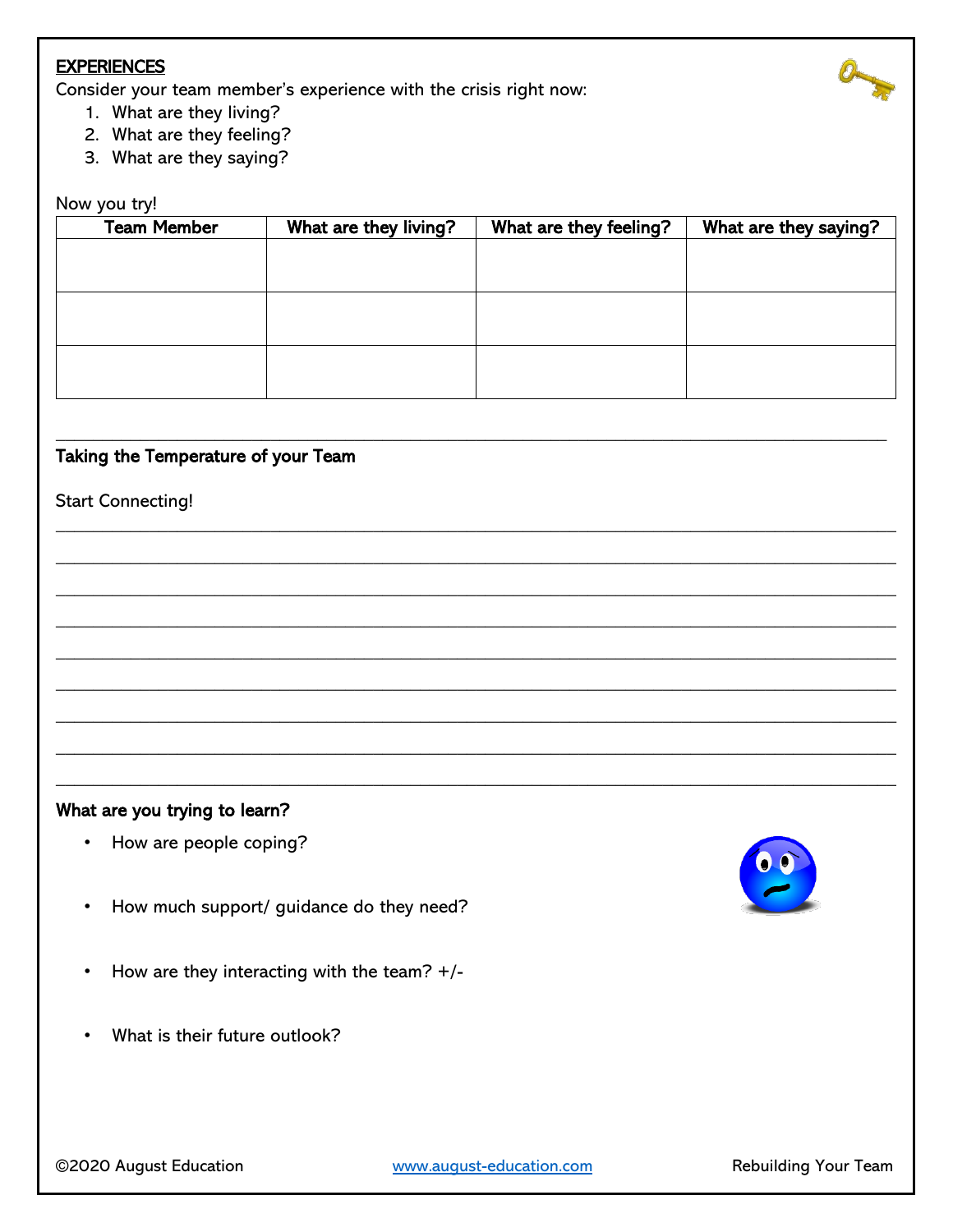| Stepping IN    |                                                                                           |  |
|----------------|-------------------------------------------------------------------------------------------|--|
| 1.             |                                                                                           |  |
| 2.             |                                                                                           |  |
| 3.             | the control of the control of the control of the control of the control of the control of |  |
| $\overline{4}$ |                                                                                           |  |

Be transparent and honest! You will be in a better position later, if you tell your team what the current state of affairs is…AND WHAT YOU PLAN TO DO ABOUT IT!

 $\_$  , and the set of the set of the set of the set of the set of the set of the set of the set of the set of the set of the set of the set of the set of the set of the set of the set of the set of the set of the set of th

#### NEXT STEPS:

- 1. What is happening
- 2. What your task is
- 3. What my task is
- 4. When we will connect again

## Stepping UP

- What is the end goal?
- What is the time frame?
- What individual actions do we need to take to get there?
- What resources and people do we need to do it?
- What is Plan B?

# Stepping Up Plan

|              |           | <b>Time Frame</b> |
|--------------|-----------|-------------------|
|              |           |                   |
|              |           |                   |
|              |           |                   |
|              |           |                   |
|              |           |                   |
|              |           |                   |
|              |           |                   |
|              |           |                   |
|              |           |                   |
|              |           |                   |
|              |           |                   |
|              |           |                   |
|              |           |                   |
|              |           |                   |
| <b>Tasks</b> | Resources | People            |

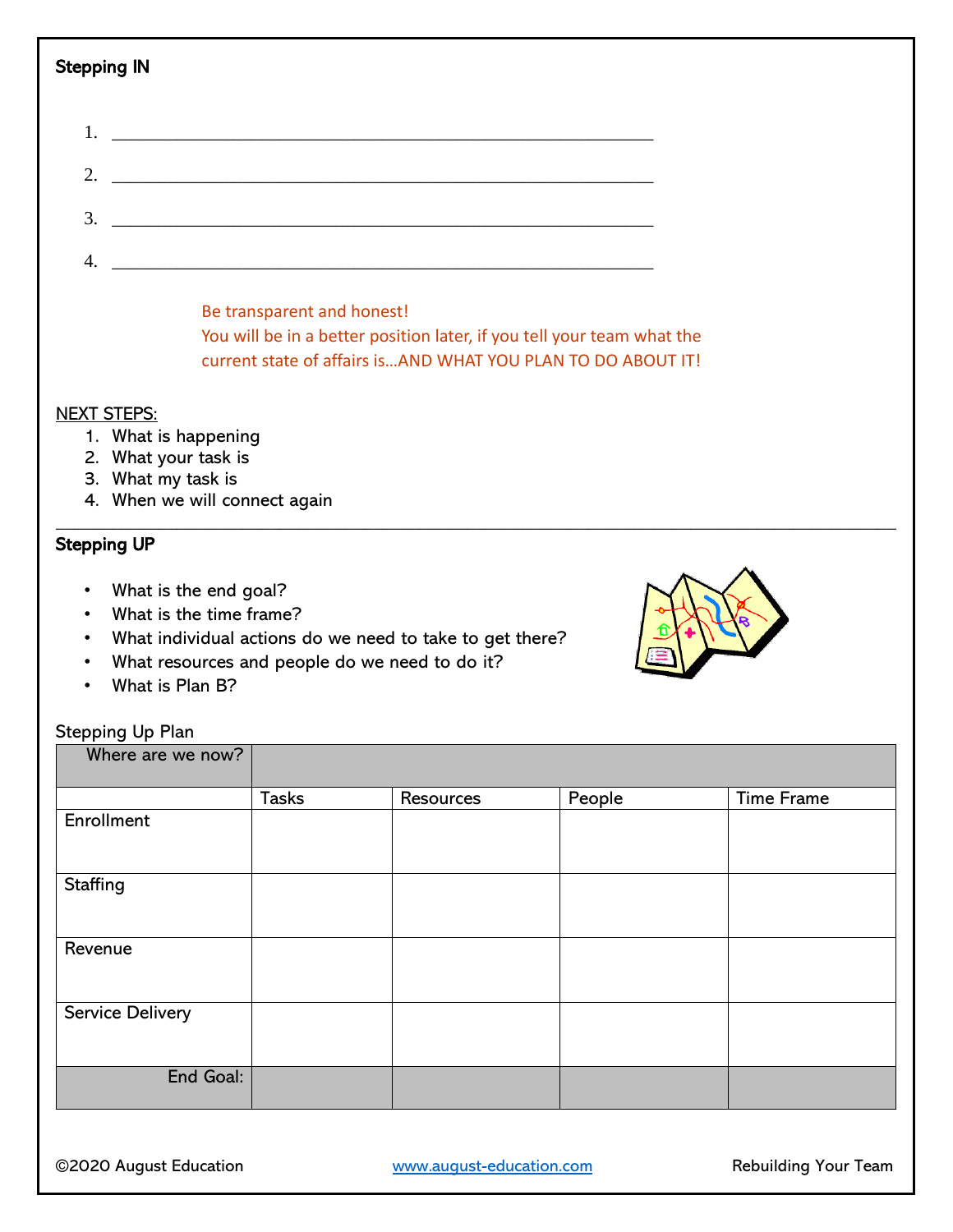# Creating A Common Purpose

In a crisis, most people simply want something to do. They want to feel useful and productive!

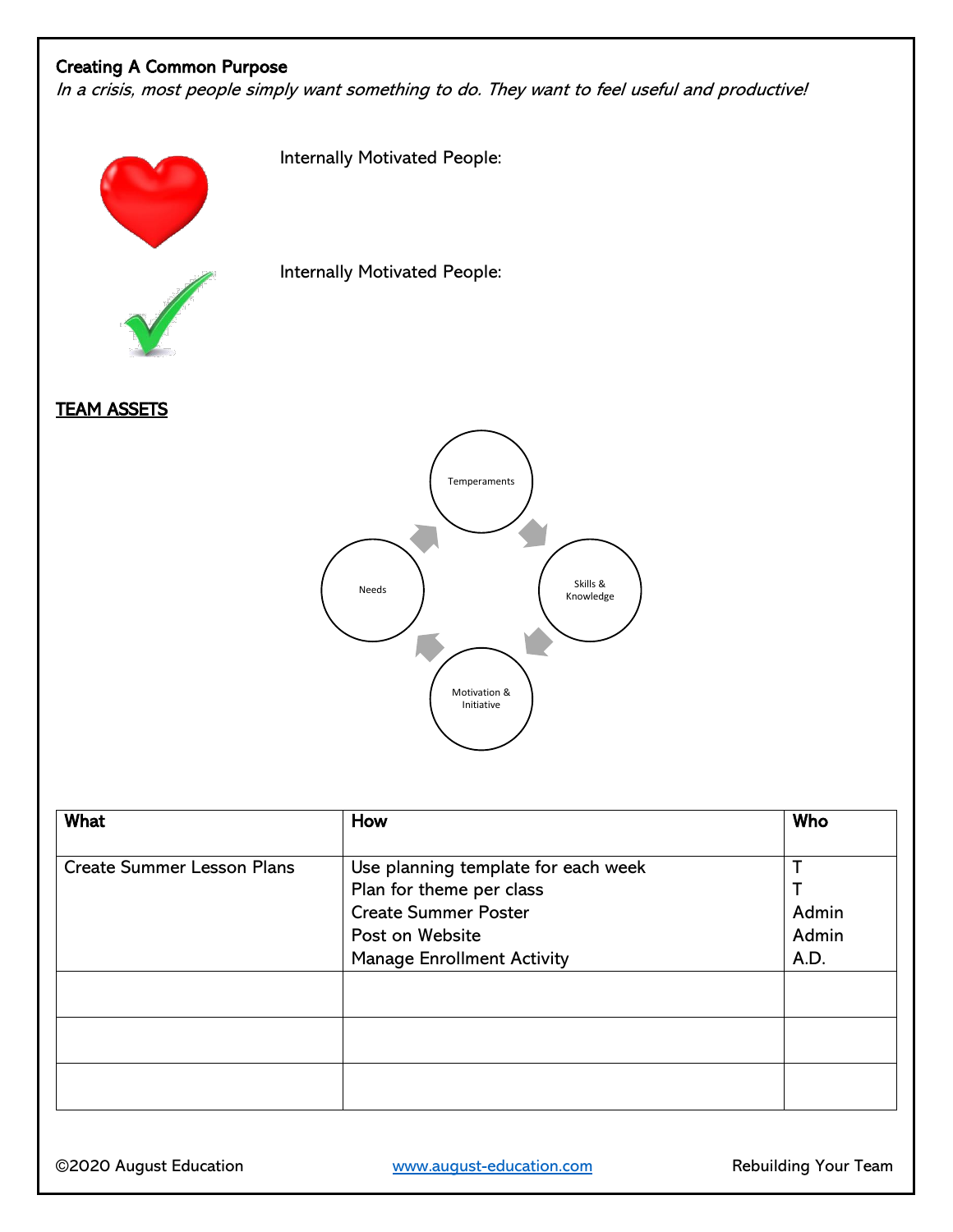# Working the Plan – Building the Team

- 1. Give everyone something to do
- 2. Follow up
- 3. Provide Guidance & Support
- 4. Validate achievements & results
- 5. Give progress reports
- 6. Be empathetic

Who is taking care of you?

| $\sqrt{\frac{90a}{1}}$ | Mental |
|------------------------|--------|
|                        |        |
|                        |        |
|                        |        |
|                        |        |
|                        |        |
|                        |        |
|                        |        |
| <b>Emotional</b>       | Social |
|                        |        |
|                        |        |
|                        |        |
|                        |        |
|                        |        |
|                        |        |

 $\_$  , and the set of the set of the set of the set of the set of the set of the set of the set of the set of the set of the set of the set of the set of the set of the set of the set of the set of the set of the set of th